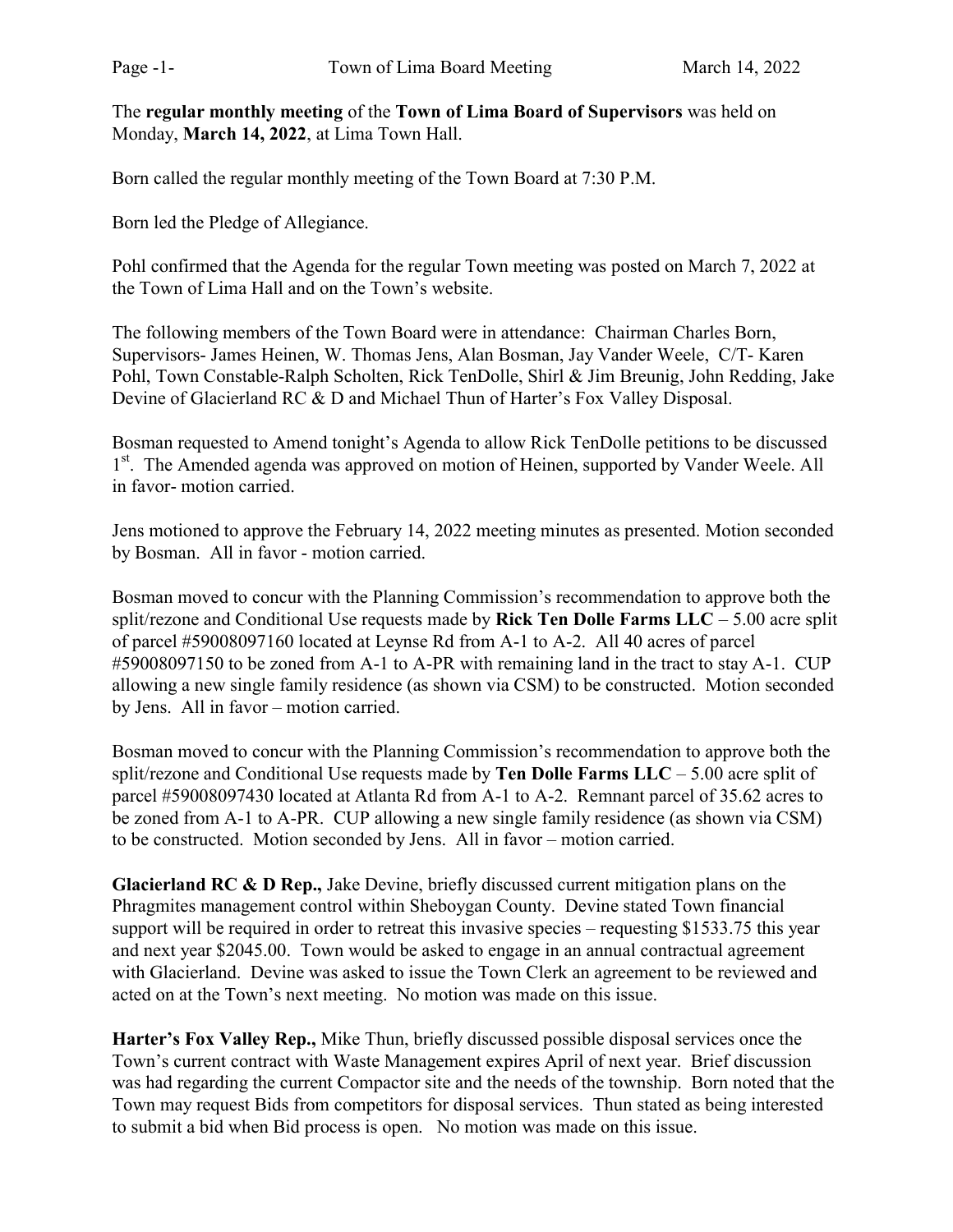Public Comment: Brusse Rd residents, Shirl & Jim Breunig, inquired on the status of the Town's actions to prevent large wind turbines. Bosman provided information regarding elevation and wind studies. Born noted that Town Lima has been discussing this issue and is in the process of drafting an Ordinance similar to the Towns of Holland and Sherman on use regulation.

Communications: Pohl informed Sheboygan County Highway Dept. meeting on March 22nd and WTA District meeting on April 2<sup>nd</sup>. Pohl inquired as to request made of Town Accountant to transfer ARPA funds to Local Government Investment Pool (LGIP). Pohl added current interest in Oostburg Acct. is .50% and LGIP is .06%. Pohl was advised by Board to keep funds in Oostburg account as is. Town accountant also had inquired as to current Holding Tank Deposits account on Town's Balance sheet. Board informed as to why this account was originally established by not sure if it is still required to be open. Pohl was advised to talk to Sheb. County Planning. Pohl informed the Board of being recently informed of a land contract on property at N2978 STH 32 with a CUP currently with the lessee. Board confirmed no changes needed with current CUP.

Bosman moved to approve contract renewals for Town Inspectors as presented: Building/Permit Agent, Mike Larsen; Plumbing, Brett Reichardt; Electrical, David Dulmes; Certified Dwelling, Jack Vander Weele. Second made by Jens. Vander Weele abstained with rest of members in favor – by majority, motion carried to approve.

Jens motioned, seconded by Vander Weele, to approve the 2022 Town Hall lawn maintenance contract with Sertich Landscape Services, LLC as presented. All in favor – motion carried.

Damon Huibretgse and David Dolfin were present to inquire on Town use of American Rescue Plan Act (ARPA) funds for the Hingham Hall and ballpark restoration totaling \$123,461. Born noted that this property is not owned by the Town and suggested that the Hingham Athletic Association address landowners for assistance since this may not be an eligible expense. As there is a WTA District meeting coming up, Born stated that eligible uses for ARPA funds will need to be clarified. After further discussion, the Board determined that no ARPA fund expense allocations are to be made at this time and more will be discussed at the Town's next meeting.

Born informed that Sheboygan County Highway Department will be holding a meeting on the  $22<sup>nd</sup>$  of March to discuss the **Bipartisan Infrastructure Law (BIL)** – federal assistance by the State Dept. of Transportation.

Town Road updates/concerns: Born discussed best option for use of TRIP funding noting that it may be better to use next year for Wilson-Lima & Cty Rd W project with intent to apply for Bridge Aid this year for 36 inch culvert on Stoney Creek. Born received this year's County Highway Maintenance Agreement in which Heinen motioned to approve as presented. Second made by Vander Weele. All in favor – motion carried.

Fire Department updates/concerns: Vander Weele thanked everyone who attended the Waldo brat fry to support the Waldo Fire Dept.

Compactor Site updates/concerns: Heinen mentioned a concern with the keys for entrance locks. Snow plow driver had problems entering the site.